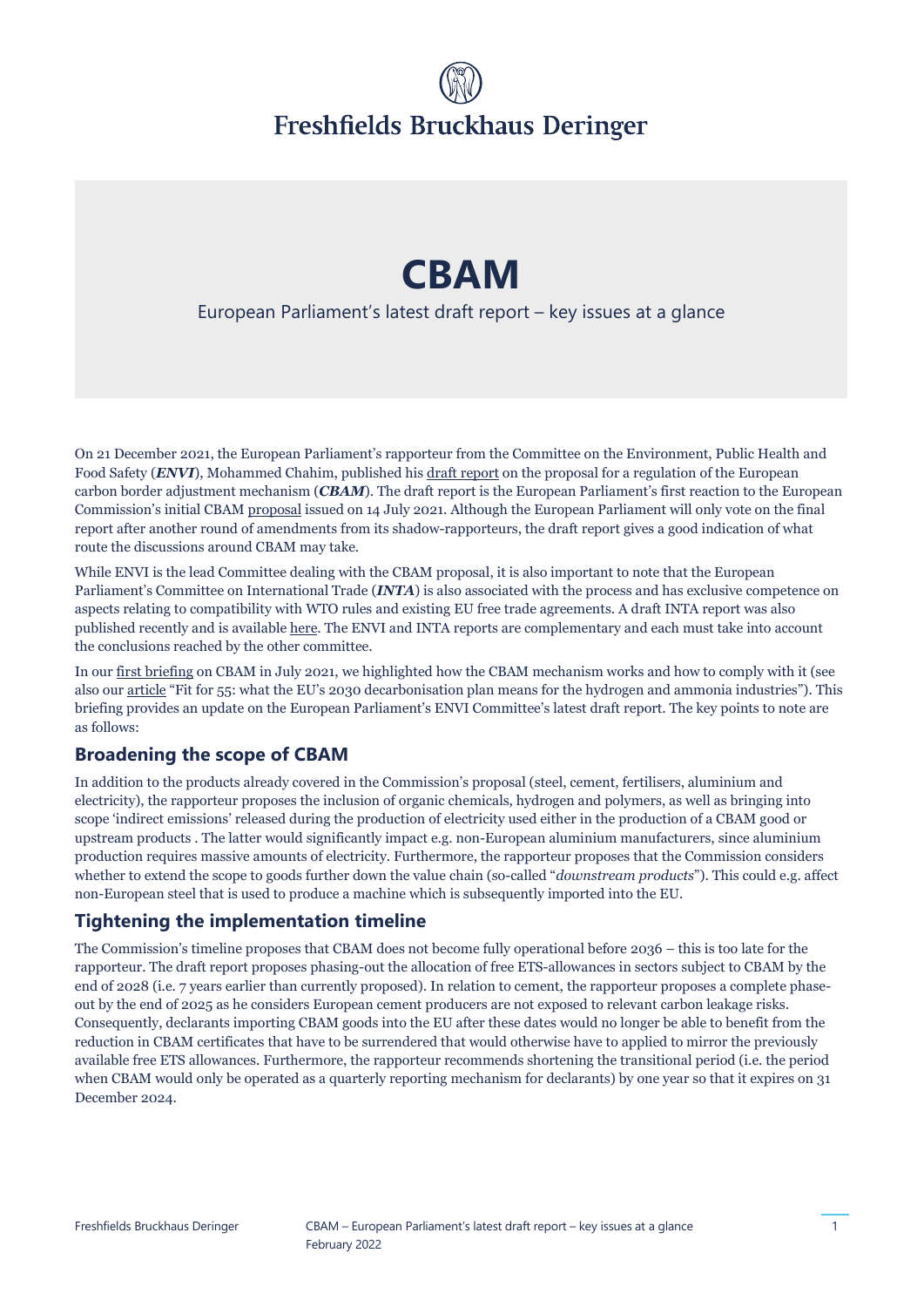## Freshfields Bruckhaus Deringer

#### **Implementation of one central CBAM authority**

The rapporteur proposes the creation of a single CBAM authority for all EU member states instead of relying on 27 national authorities. In his view a decentralised system would lead to uneven implementation of CBAM by the 27 competent authorities with a high risk of "forum shopping" which would be detrimental to the integrity of the single market. In this respect, the draft report is in line with an early, not officially circulated, version of the Commission's proposal on the CBAM regulation which also proposed a comparable centralistic approach.

#### **Reintroduction of litigation rights**

The report considers setting up an independent European Board of Appeal for appeals against decisions taken by the CBAM authority. This Board would consist of three members appointed by the European Parliament, the Council and the Commission respectively. The appeal, which would have to be filed within a period of two months, would have suspensory effect. Legal actions against Board decisions could be brought before the General Court and ultimately before the Court of Justice, also with suspensory effect. Introducing a chapter for legal actions into the draft regulation is also not an entirely new idea: the European Commission's unofficial draft foresaw a comparable mechanism which was, however, deleted in the draft that was later published.

#### **Revenue of CBAM to be used for cooperation with least developed countries**

To support the least developed countries' in their efforts in decarbonising their manufacturing industries, the draft report proposes that, as a minimum, the equivalent of the yearly revenues generated by the sale of CBAM certificates should be used. This proposal is independent from anothe[r proposal c](https://ec.europa.eu/commission/presscorner/detail/en/IP_21_7025)urrently being discussed by the Member States which would see 75 per cent of revenues generated by CBAM being assigned to the EU budget. Interestingly, the draft report also suggests the introduction of a review-clause under which the Commission would be required to assess within two years of CBAM being implemented whether any mechanism is needed to address any negative impacts of CBAM on European exports (by means of a new legislative proposal). In this context, the rapporteur voices his view that explicit export rebates are not in line with WTO principles, a point already highlighted by several business representatives. Currently, the WTO is being consulted on potential solutions to this issue that avoids conflicts with fundamental WTO principles.

#### **Strengthening the co-legislators' role regarding CBAM implementation**

In July, the Commission proposed the adoption of several technical elements via so-called implementing acts, which would not need to be approved by the European Parliament and the Member States before entering into force. Contrary to that, the draft report proposes that most of these elements would have to be authorised by delegated acts, which, crucially, need to be approved by the European Parliament and the Member States. With this proposed amendment, the rapporteur aims to ensure that the co-legislators remain responsible for the essential elements of the regulation. This is a technical yet recurring point of tension between the Commission and the European Parliament as regards their respective competences.

#### **Next steps**

The co-rapporteurs will now amend the draft report. We expect the shadow-rapporteurs, especially the Christian-Democrat and Conservative Members of the European Parliament (*MEPs*), to take a more conservative approach and push back on several elements proposed by socialist Rapporteur Chahim. The main sticking point seems to be around whether EU exporting companies should be better protected from international competitors and either be given a longer period of free allowances in the ETS or even export rebates, something that right-leaning MEPs are calling for.

A final report made up of "compromise amendments" that most political groups can support, would be put to a vote in the ENVI Committee by the end of February/March 2022. This report will then be subject to a debate and a vote in the European Parliament's plenary. The European Parliament will also vote to enter so-called interinstitutional negotiations (also referred to as "trilogues") with the Council of the EU. Indeed, once the EU27 Member States, in the Council, agree on their own position amending the Commission's proposal on CBAM (something that could happen as soon as mid-March 2022), the three EU institutions – the European Parliament, the Council and the Commission – will sit down together to try and agree on a final version of the CBAM text. There is no fixed timeline for this part of the process, which takes on average between 3 and 6 months. However, we expect the CBAM trilogue negotiations to be somewhat delicate given the diverging views of Member States and MEPs. They may therefore drag on a little longer than usual.

We expect the entire legislative process on the CBAM regulation to take between eight months and one year, meaning that the final text might be approved and published in the EU Official Journal by the end of the year 2022.